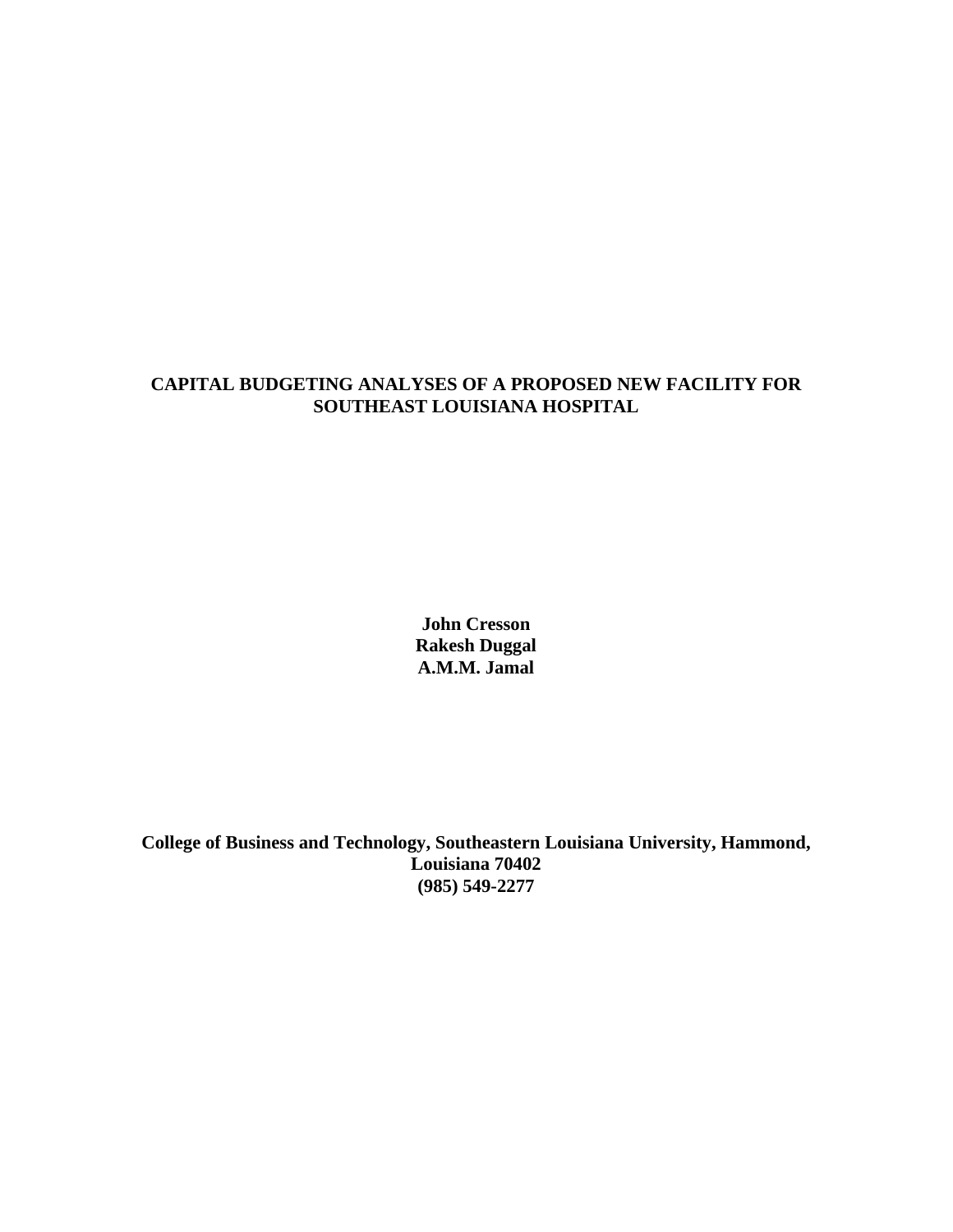#### **CAPITAL BUDGETING ANALYSES OF A PROPOSED NEW FACILITY FOR SOUTHEAST LOUISIANA HOSPITAL**

This study analyzes a proposal submitted by the Southeast Louisiana Hospital (SELH) administration to replace the existing facilities with a new 162-bed psychiatric hospital. At present, SELH facilities include a psychiatric hospital and a substance abuse facility. Since the cost of operating the substance abuse facility will be shifted to the soon-to-be-established Florida Parishes Human Services District, the enclosed analyses exclude cash flows for the facility. Cash flow data on the existing and proposed hospital were provided by the SELH administration. A two-step approach to the data was applied. First, the timing of each cash flow for the existing and proposed project was identified and incremental cash flows were calculated. Next, various capital budgeting techniques were applied to the incremental cash flow data under four scenarios. In the first scenario, relevant cash flows were adjusted for expected future inflation and the market values of SELH's existing assets were included in the analysis (Spreadsheet A). The second scenario assumed zero value for all fixed assets except the land (Spreadsheet B). In the third scenario, while fixed asset values were included, no adjustment for inflation was made (Spreadsheet C). The final analysis excluded both the inflation adjustment as well as the market values of the fixed assets (Spreadsheet D).

The payback period of the proposed project ranges from 3.2 years to 4 years depending on the model applied. The discounted payback period is 4 or 5 years. Because these two techniques have some known limitations, the net present value (NPV) of the cash flows was also calculated. Using a discount rate of 4.99%, the yield to maturity on a 19-year State of Louisiana bond, the net present value (NPV) of building a new facility versus continuing in the existing facility ranges from \$47.15 million to \$55.76 million. The NPV remains positive even when the expected life of the new facility is reduced from twenty years to ten years and the discount rate is significantly enhanced. Since the NPV is positive under all scenarios, the proposal is acceptable. However, because our analyses and conclusions are based on the data provided by the SELH administration, it is recommended that the proposed facility's costs and benefits be further reviewed to ensure that all relevant cash flows have been accurately identified and estimated. The enclosed spreadsheets include our findings and underlying assumptions.

#### **FOOTNOTES ON CASH FLOWS**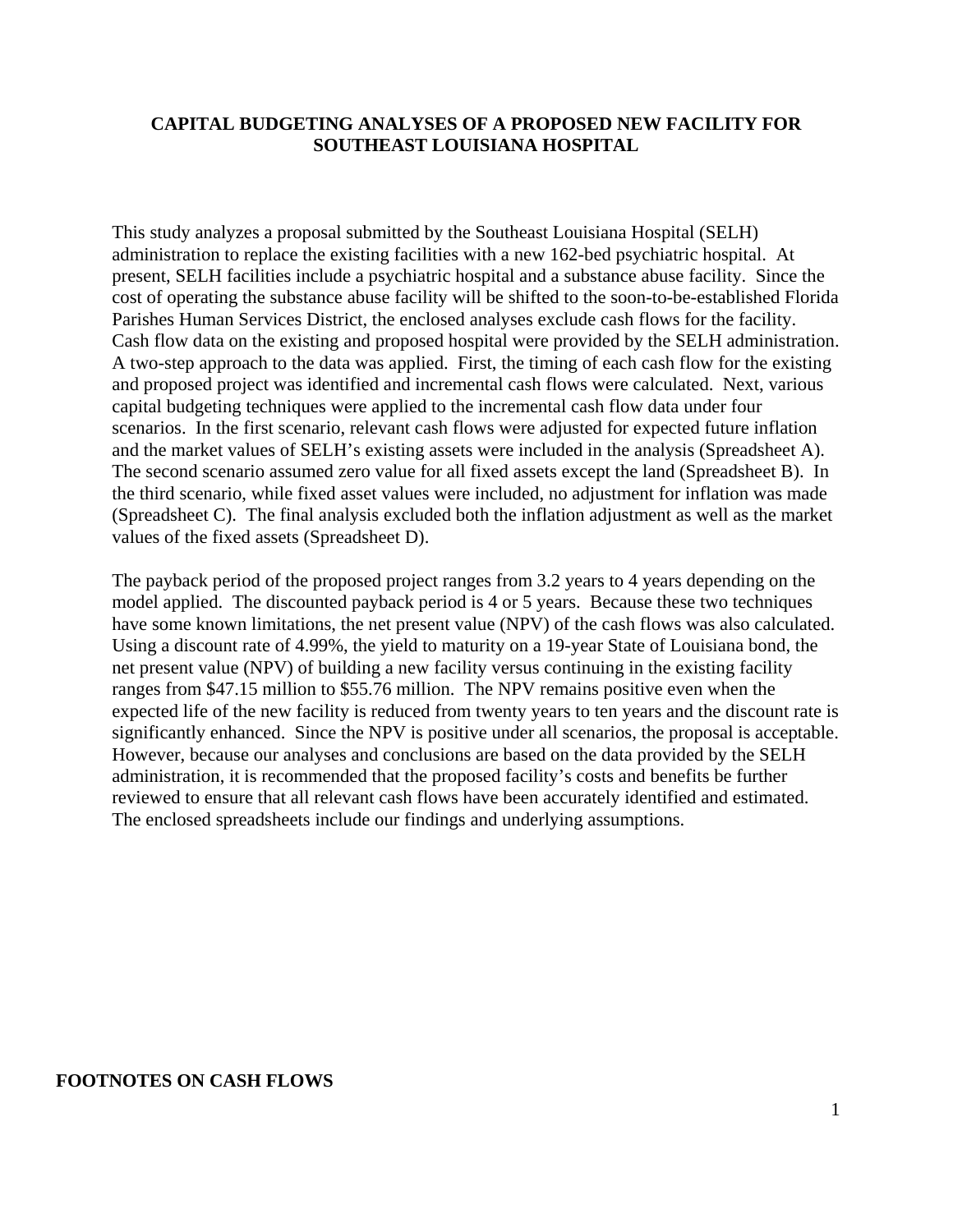# **(\* Indicates data provided by SELH)**

# 1. **CONSTRUCTION COST OF NEW HOSPITAL\***

Total cost of new construction: \$25,031,088

# 2. **DEMOLITION COSTS OF CURRENT HOSPITAL\***

| <b>Description</b>                     | Cost        |
|----------------------------------------|-------------|
| Cost of demolition existing facility   | \$980,000   |
| Cost of roadway demolition             | \$190,000   |
| Cost overrun (10% based on the State's | \$117,000   |
| Capital Outlay Request software        |             |
| Total demolition costs                 | \$1,287,000 |

### 3. **COST SAVINGS OF PROPOSED FACILITY\***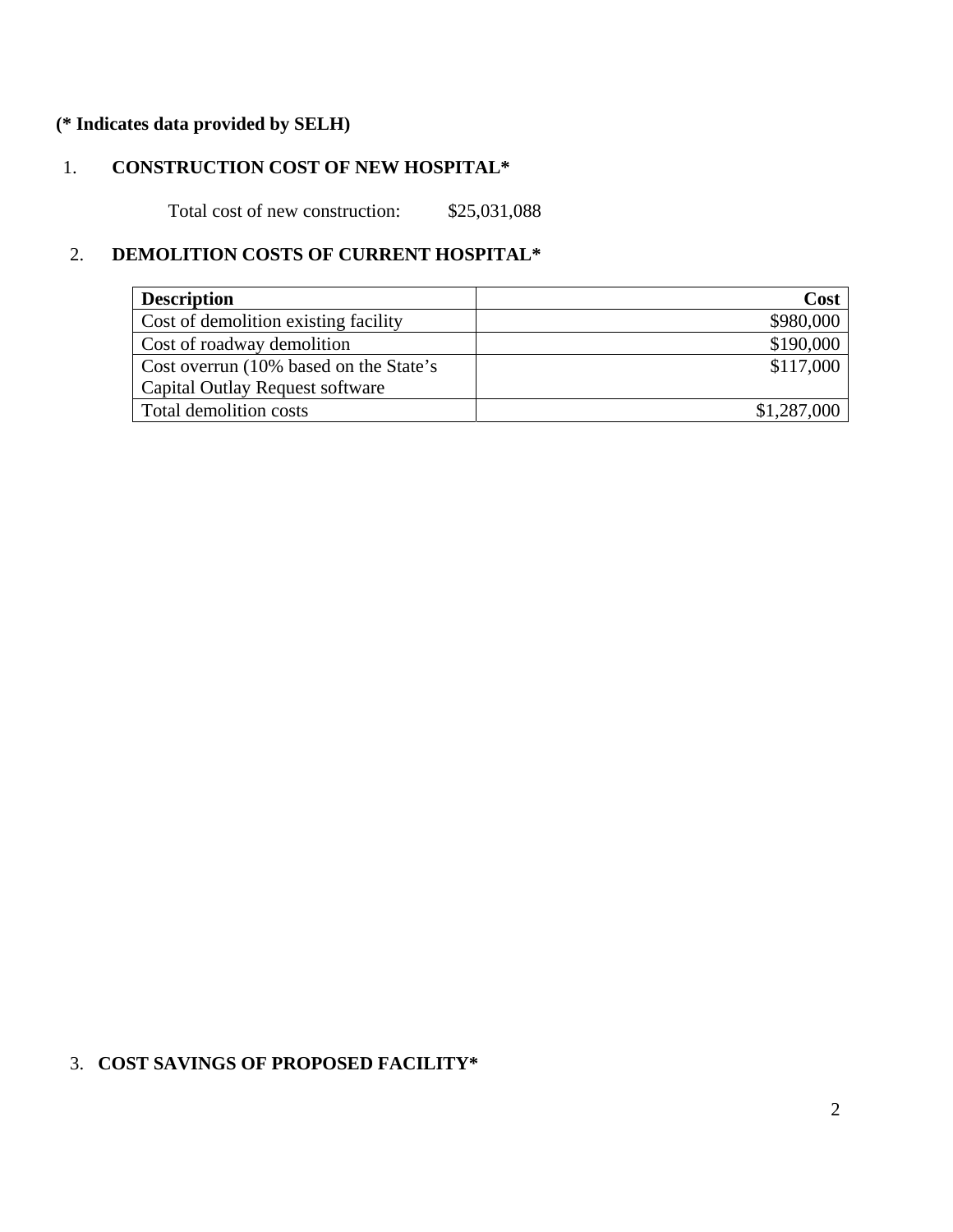| Category                | <b>Actual Cost</b> | <b>Estimated Annual</b> |             | Expected          |
|-------------------------|--------------------|-------------------------|-------------|-------------------|
|                         |                    | Savings                 | Annual      | Annual            |
|                         |                    |                         | Savings for | Inflation         |
|                         |                    |                         | <b>SELH</b> | Rate <sup>1</sup> |
| <b>Salaries</b>         | \$18,477,237       | \$3,185,000 (91 FTE)    | \$3,185,000 | 0%                |
|                         | (SELH)             | (SELH)                  |             |                   |
| <b>Related Benefits</b> | \$4,913,215        | \$844,025               | \$844,025   | 2.44% for         |
|                         | (SELH)             | (SELH)                  |             | $$422,012.5^2$    |
| Insurance (sq ft)       | \$1,165,646        | \$821,912 (62.75%;      | \$731,501   | 2.44%             |
|                         | (SELH)             | Both SELH and S.A.)     | (89% OF     |                   |
|                         | \$144,069(S.A.)    |                         | \$821,912)  |                   |
| Utilities (sq ft)       | \$872,811 (SELH)   | $$615,431(62.75\%);$    | \$547,733   | 2.44%             |
|                         | \$107,876(S.A.)    | Both SELH and S.A.)     | (89% OF     |                   |
|                         |                    |                         | \$615,431)  |                   |
| Maintenance             | \$362,509 (SELH)   | \$101,828 (25%; Both    | \$90,627    | 2.44%             |
| (Supplies/Equip)        | $$44,804$ (S.A.)   | SELH and S.A.)          | (89% OF     |                   |
|                         |                    |                         | \$101,828   |                   |
| Capital Outlay          | \$161,500          | $$80,750(50\%);$        | \$80,750    | 2.44%             |
| (Acquisitions $\&$      |                    | SELH)                   |             |                   |
| <b>Major Repairs</b>    |                    |                         |             |                   |
| Less than $$100,000$    |                    |                         |             |                   |
|                         |                    |                         |             |                   |
|                         |                    |                         |             |                   |

1 The average annual inflation rate over the past ten years is used as the expected future rate. This average rate is based on the Consumer Price Index as reported by the Federal Reserve Bank of St. Louis

2 Only 50% of related benefits will be adjusted for inflation, as group insurance is 50% of the related benefits expenditures. (source: expenditures from 7/1/02 to 8/14/03 provided by SELH)

# 4. **VALUE OF SELH's FIXED ASSETS\***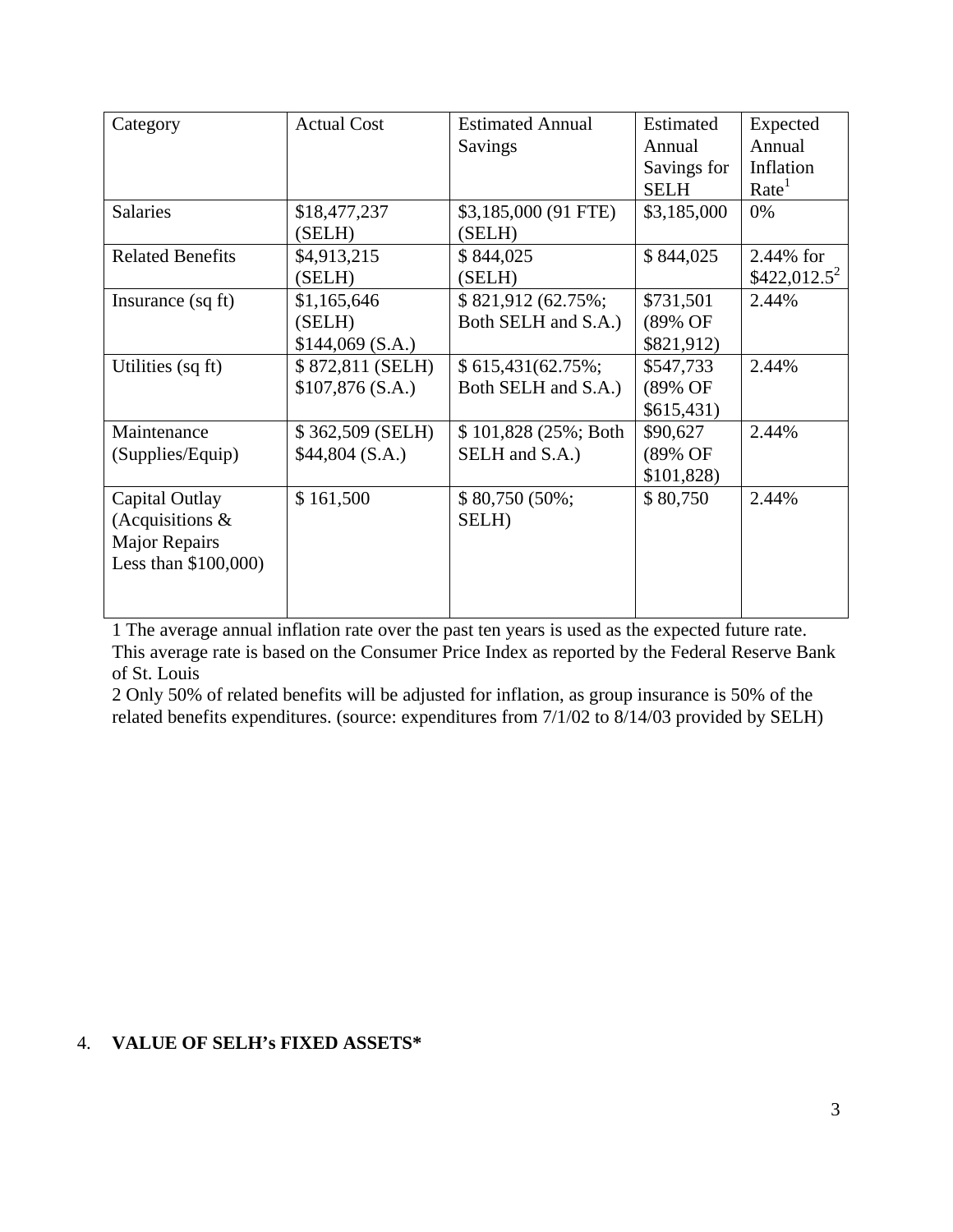| <b>Description</b>                          | <b>Market Value</b>       |
|---------------------------------------------|---------------------------|
| Land, approximately 150 cleared acres and 3 | $$2,250,000$ <sup>1</sup> |
| $\frac{1}{2}$ miles of paved roads.         |                           |
| Two deep water wells                        | \$438,000                 |
| Refurbished 50,000 gallon water tower       | \$139,000                 |
| New state-of-the-art sewage treatment plant | \$2,500,000               |
| Primary electrical system above and below   | \$50,000                  |
| ground                                      |                           |
|                                             |                           |
|                                             | \$489,000                 |
| Major equipment (including chillers, water  |                           |
| cooling towers, and emergency generators)   |                           |
| Gymnasium and recreational building         | \$0                       |
| Swimming pool                               | \$0                       |
|                                             |                           |
| Catholic Chapel                             | \$0                       |
| Total value                                 | \$5,866,000               |

 1 At \$15,000 an acre. The value of land in this area is estimated to be between \$15,000 and \$20,000 per acre\*.

# **5. CAPITAL OUTLAY SAVINGS\***

(The following capital outlays for the existing facilities will not be required, resulting in savings.)